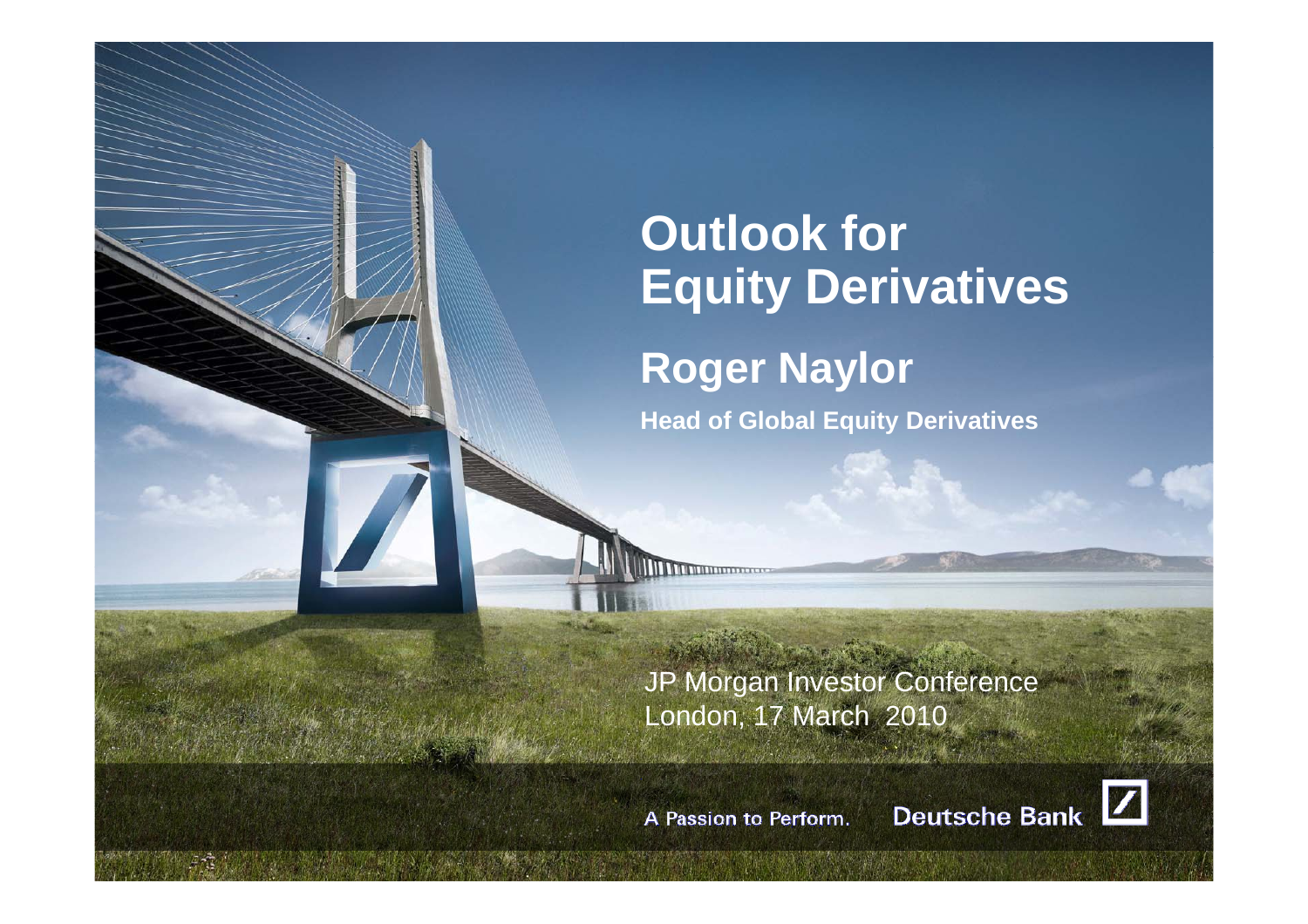

# **Agenda**

| <b>Deutsche Bank overview</b> |
|-------------------------------|
| 2   Growth opportunities      |
| Challenges and mitigants      |
| 4 2010 outlook                |

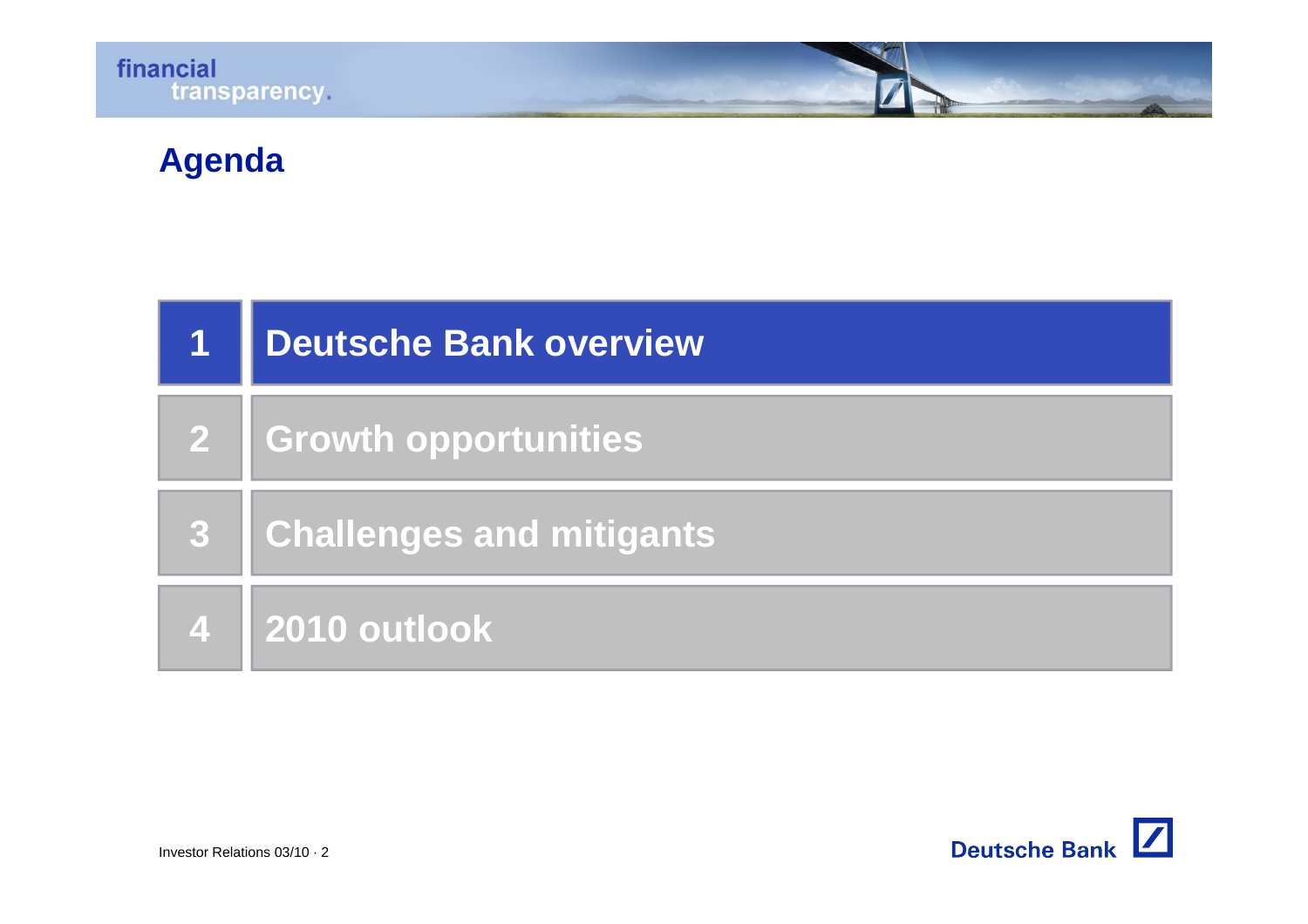# **Scope of Global Equity Derivatives (GED) at DB**

Definition can vary between investment banks

#### **GED products at DB Associated products (not in scope)**  $\blacksquare$  db-X a a s **Equity Swaps**  $\mathbb{R}^3$  Listed F&O Execution Flow Derivatives T. **ETFs**  Index Arbitrage Exotic Derivatives Corporate & Strategic Transactions a a s Convertible Bonds $(1)$  $\mathbb{R}^2$  Fund Derivatives(2) . Hybrids<sup>(3)</sup>

(1) Joint Venture with GCT (Global Credit Trading)

(2) Joint Venture with GR (Global Rates)

(3) Joint Venture with GFFX (Global Finance & Foreign Exchange), GCT, GR

Investor Relations 03/10 · 3

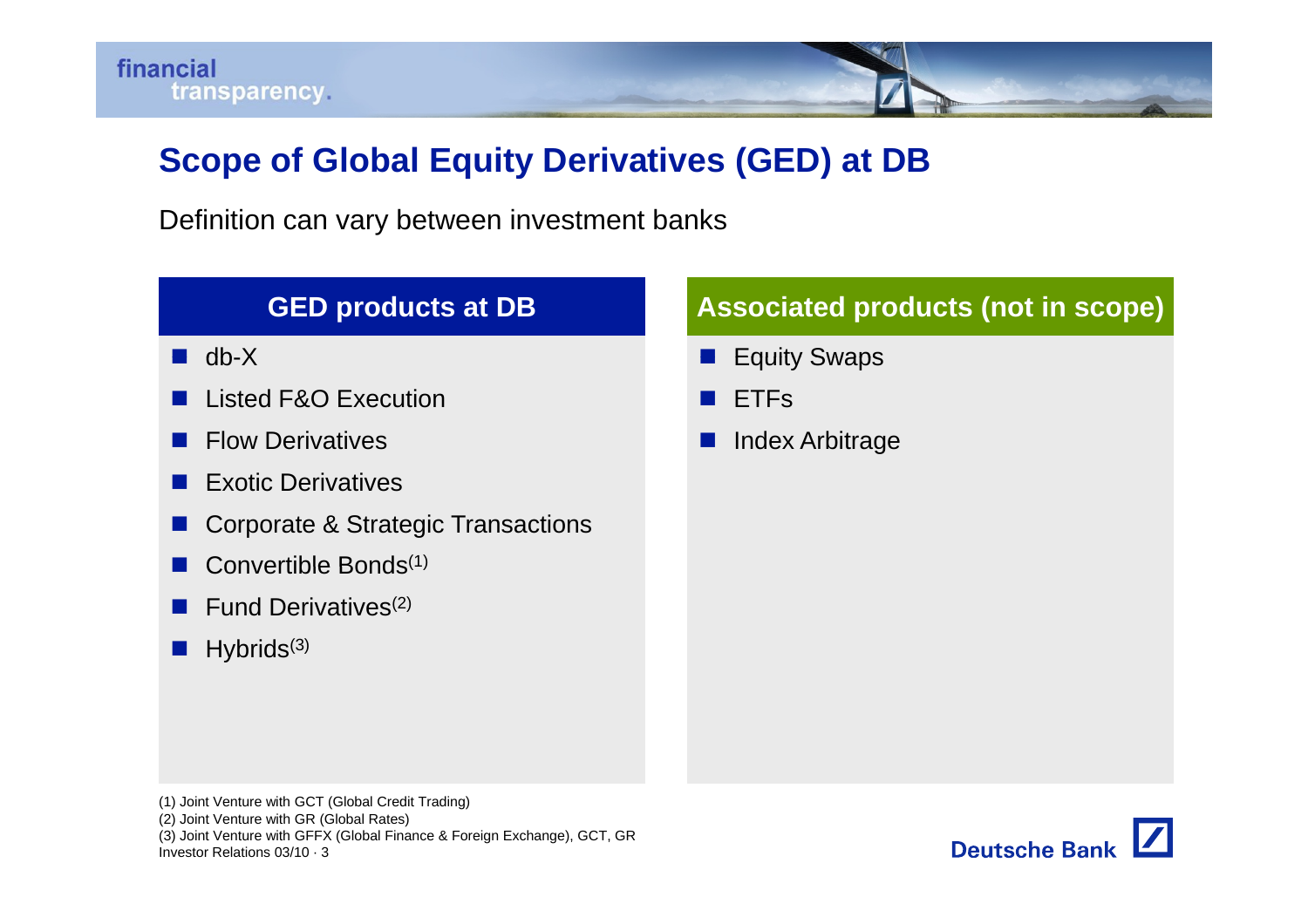# **Equity Derivatives at Deutsche Bank – key facts**



#### Π 120 traders and 91 product-dedicated sales

- F 78 equity derivative structurers
- Π 70,000 x-markets products in issue
- Π 300,000 daily quote requests
- Π High warrants market share (31.9% in Germany, 12% in Switzerland, HK, Singapore)
- Π EUR 60 m annual technology spend

#### **Trading locations Continued strength in EMEA**



No. 1 Flow Equity Derivatives Quality g Kong **NO. 1 Equity Derivatives Research** No. 1 Important Firm for Flow Equity Derivatives

*Greenwich Associates Survey 2009*

#### **The platform Rapid expansion in North America & Asia**

- × 6 senior trading hires in New York
- ×. Dedicated technology team for flow derivative trading in New York
- × Significant structuring resources transferred to Hong Kong in 2009
- m. Launch of derivative trading in Korea in March 2010

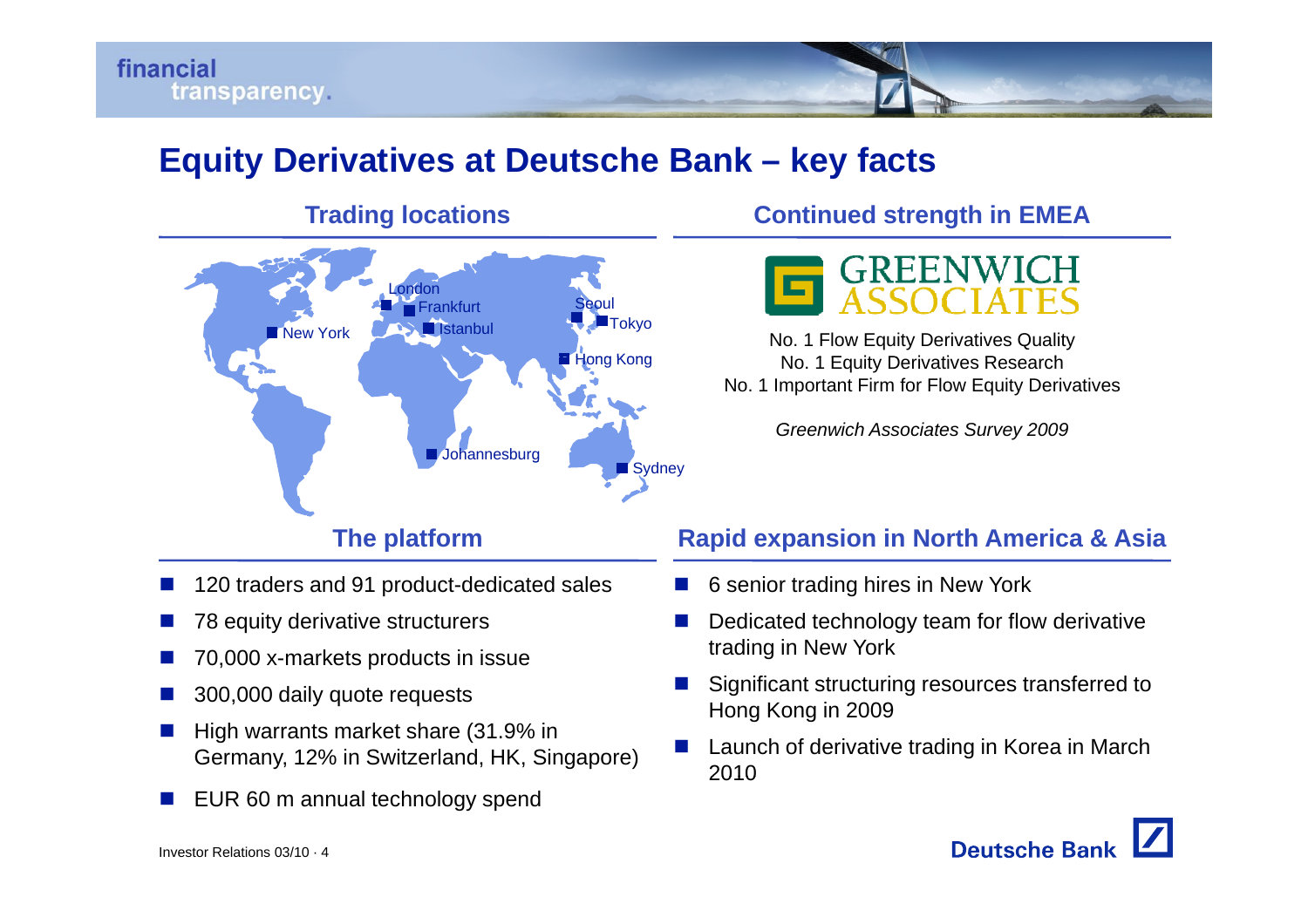# **Agenda**

|   | 1 Deutsche Bank overview    |
|---|-----------------------------|
| 2 | <b>Growth opportunities</b> |
| 3 | Challenges and mitigants    |
|   | 4 2010 outlook              |

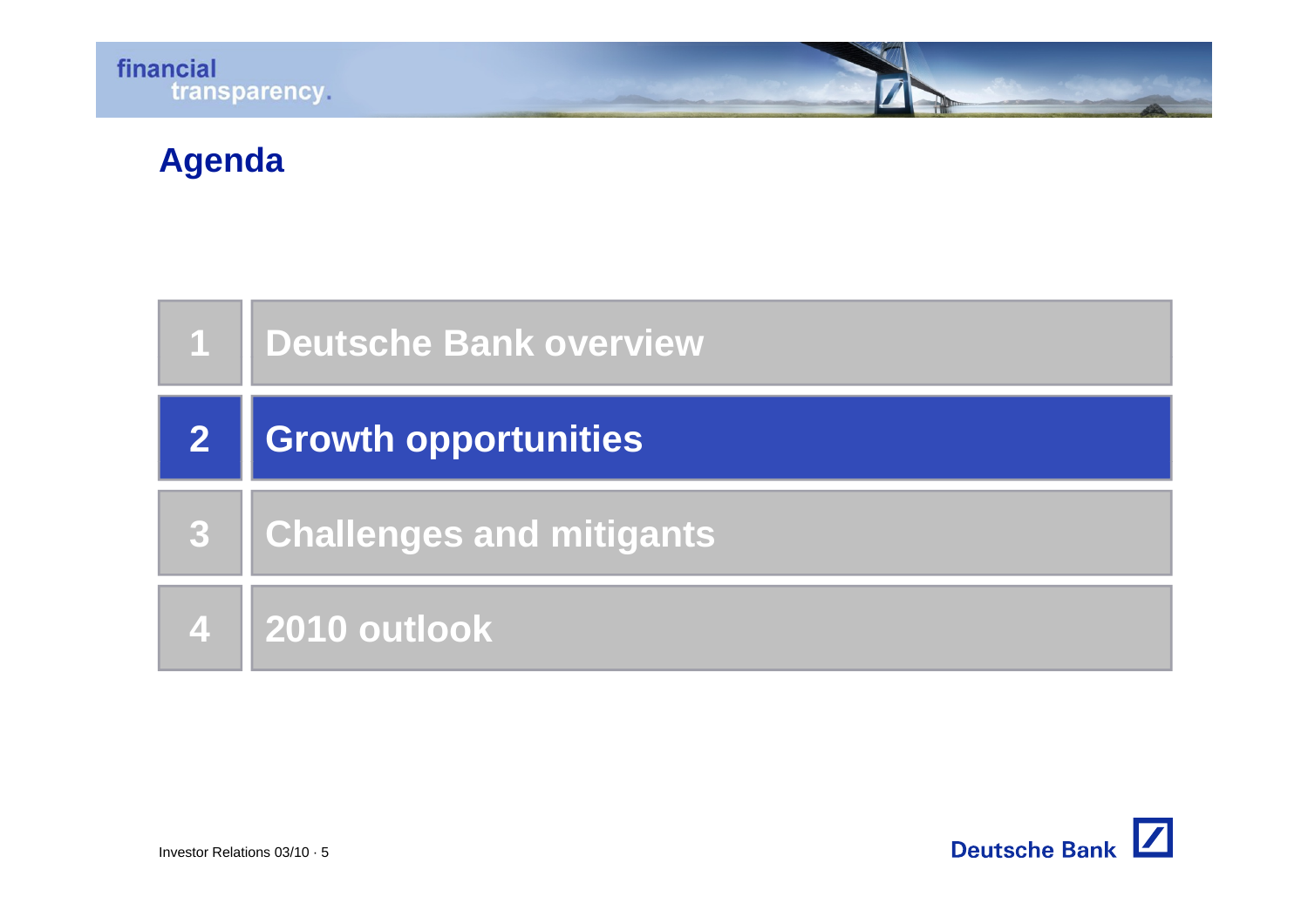

# 2010 – 2012: Our business is primed for significant growth

■ Client trends point to increasing use of derivative products

■ We identified gaps in our business which we will close in 2010

 $\blacksquare$  Rapid resurgence in exotic products

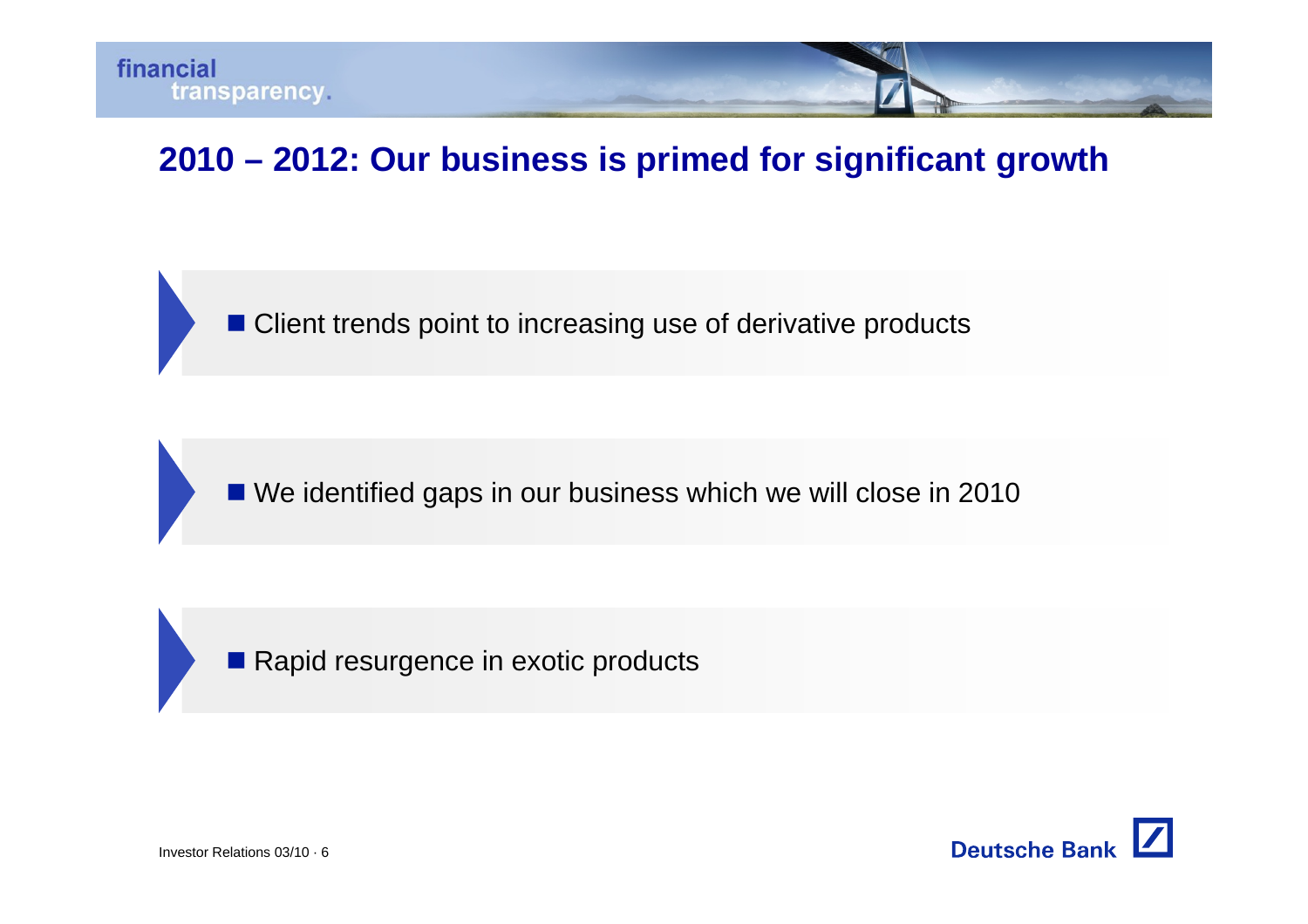

#### **Client trends: Structural growth in use of derivatives and increased emphasis on counterparty risk**

| Why use equity derivatives?            |                                                                                         | Relative importance of service <sup>(1)</sup> |                                              |                          |     |
|----------------------------------------|-----------------------------------------------------------------------------------------|-----------------------------------------------|----------------------------------------------|--------------------------|-----|
| <b>Macro risk</b>                      | More clients are systematically<br>hedging macro risk using<br>equity index derivatives | 2008                                          | $\blacksquare$ Creditworthiness of PB<br>30% | Competitive rates<br>50% |     |
| <b>Lower volatility</b><br>environment | Increases the need for<br>portfolio enhancement using<br>derivatives products           | 2009                                          | 28%                                          |                          | 81% |
|                                        | <b>BBULLER LOOKER LOOKER</b>                                                            |                                               |                                              |                          |     |

#### **DB #1 in Prime Brokerage**



(1) From Greenwich Associates Most Important Factors in Prime Broker Selection (\$1bn and over)

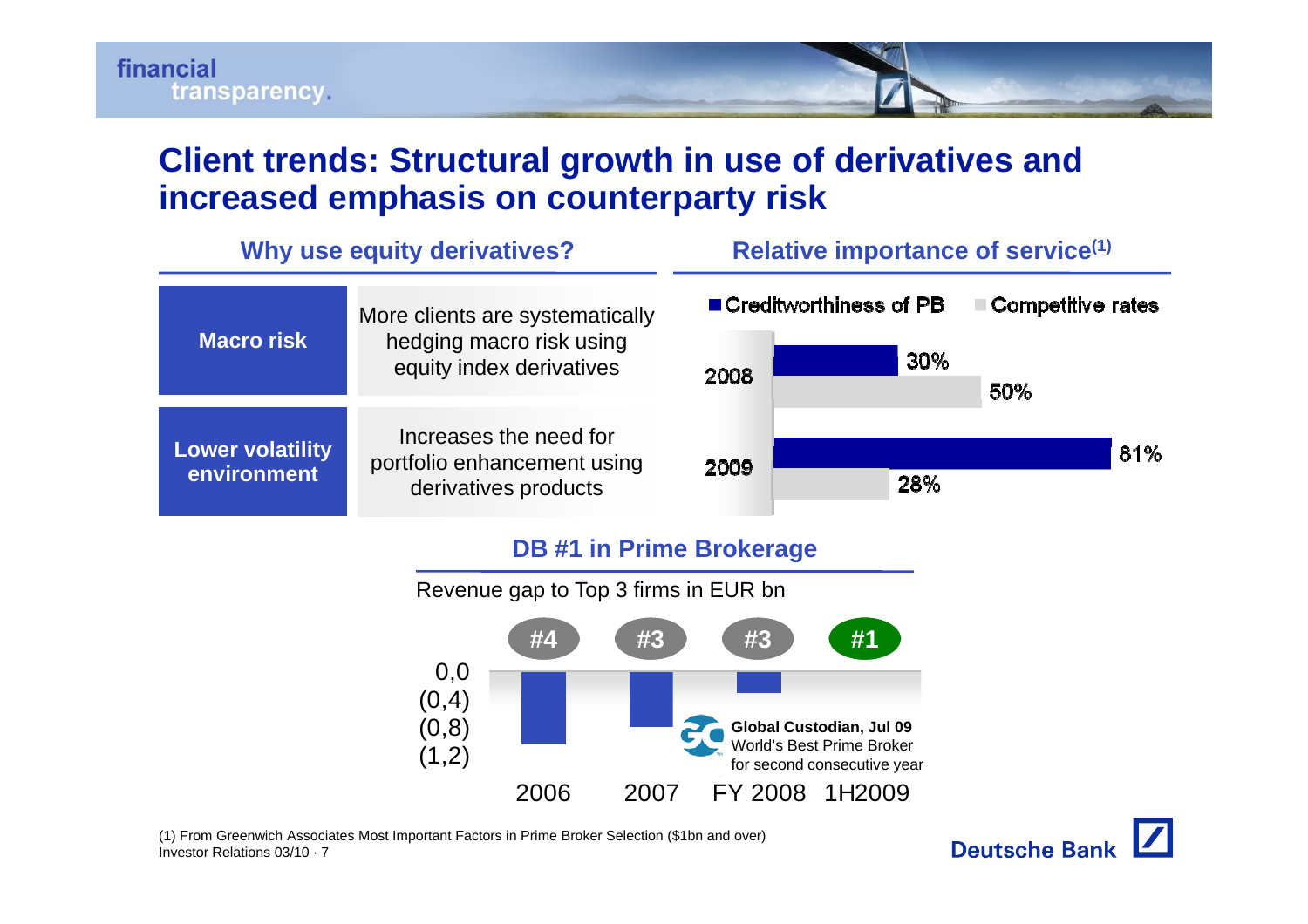

#### **Closing gaps: More stability in the market gives us confidence to expand into the areas we identified in 2009**

#### **Lower implied volatility Areas of expansion of**

- **Our core scenario is that equity implied volatility,** as proxied by short-dated S&P 500 levels, will trade between 18% and 25% above 04 06 levels 25%, 04-06
- <u>ra</u> The current implied volatility premium present for most indices will persist; justified given the potential macro risks still present in the market





- 
- **2 Regional expansion of 2. Strategic Transactions**

**3. db-x in Turkey and Korea**

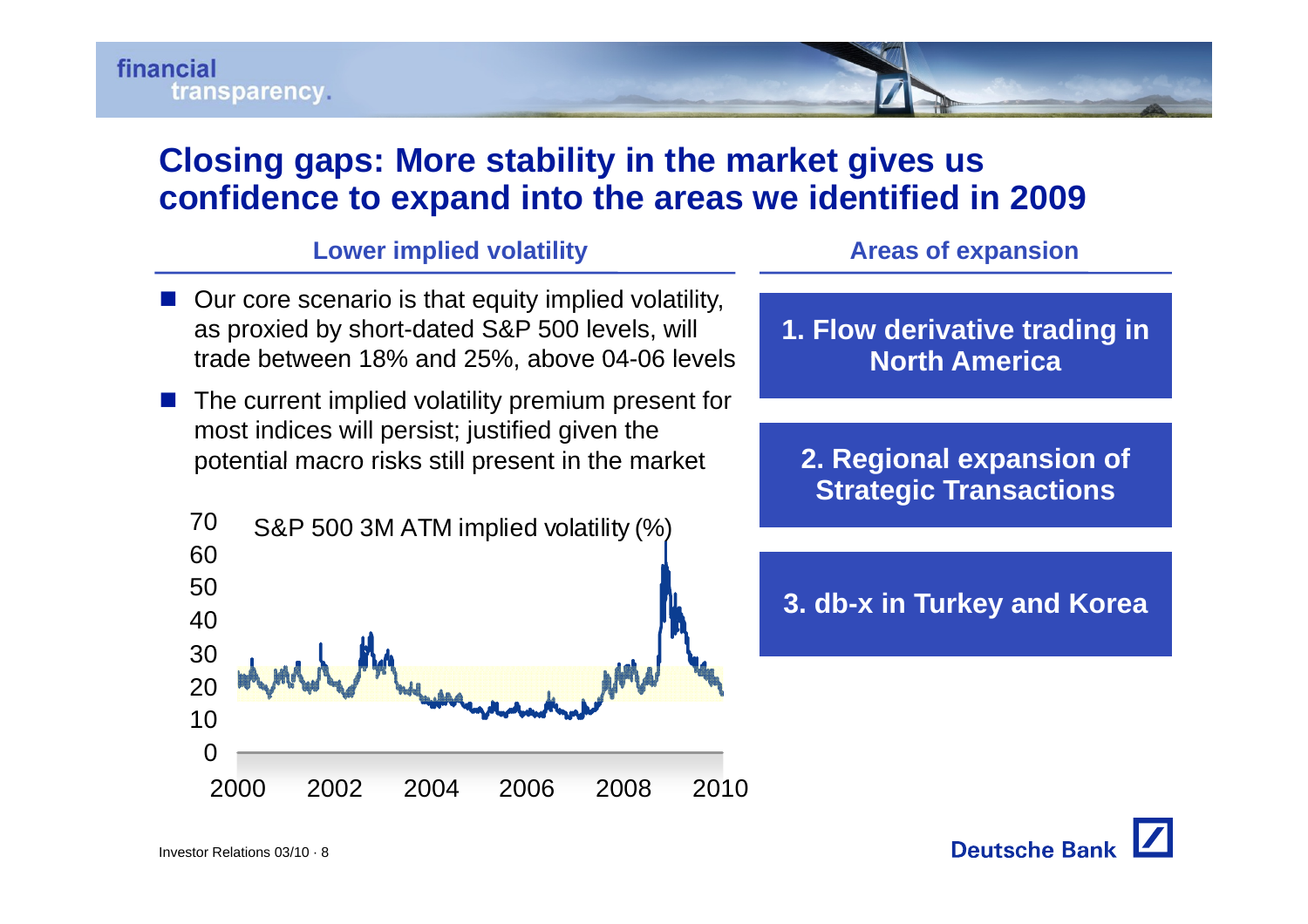

#### **Closing gaps: 1. Flow Derivatives in North America**

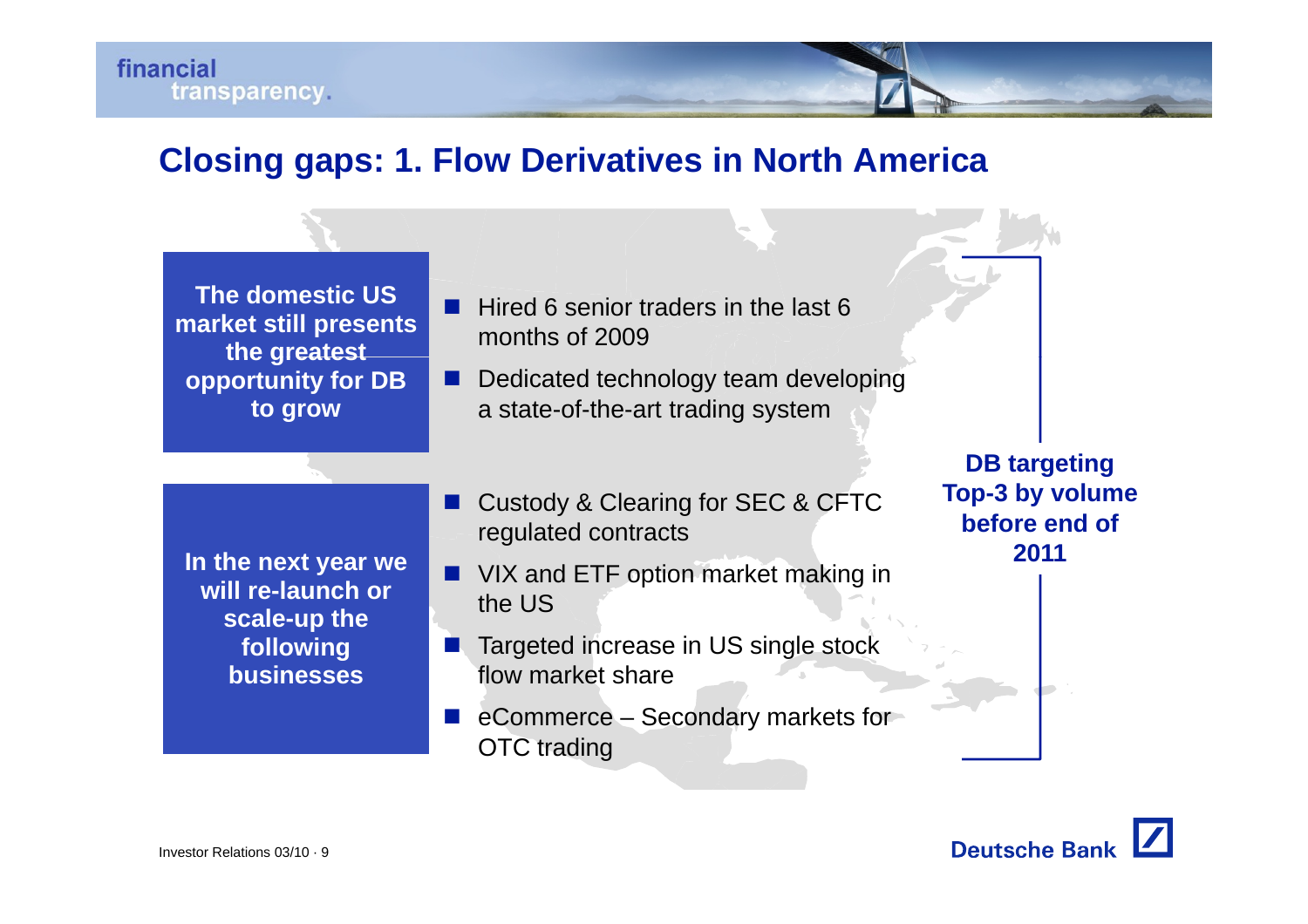

### **Closing gaps: 2. Regional expansion of Strategic Transactions (ST)**

- þ. Established in 1998, the ST business delivers innovative solutions to corporates, hedge funds, private equity, sovereign wealth and high net-worth clients
- þ. ■ Unique approach to managing derivative, fiscal, legal and accounting situations



#### <u>ra</u> 2010 expansion in **Asia** and **Latin America**

- Equity structuring teams established in Hong Kong & Singapore in 2009
- Traders assigned to both regions in Q1 2010

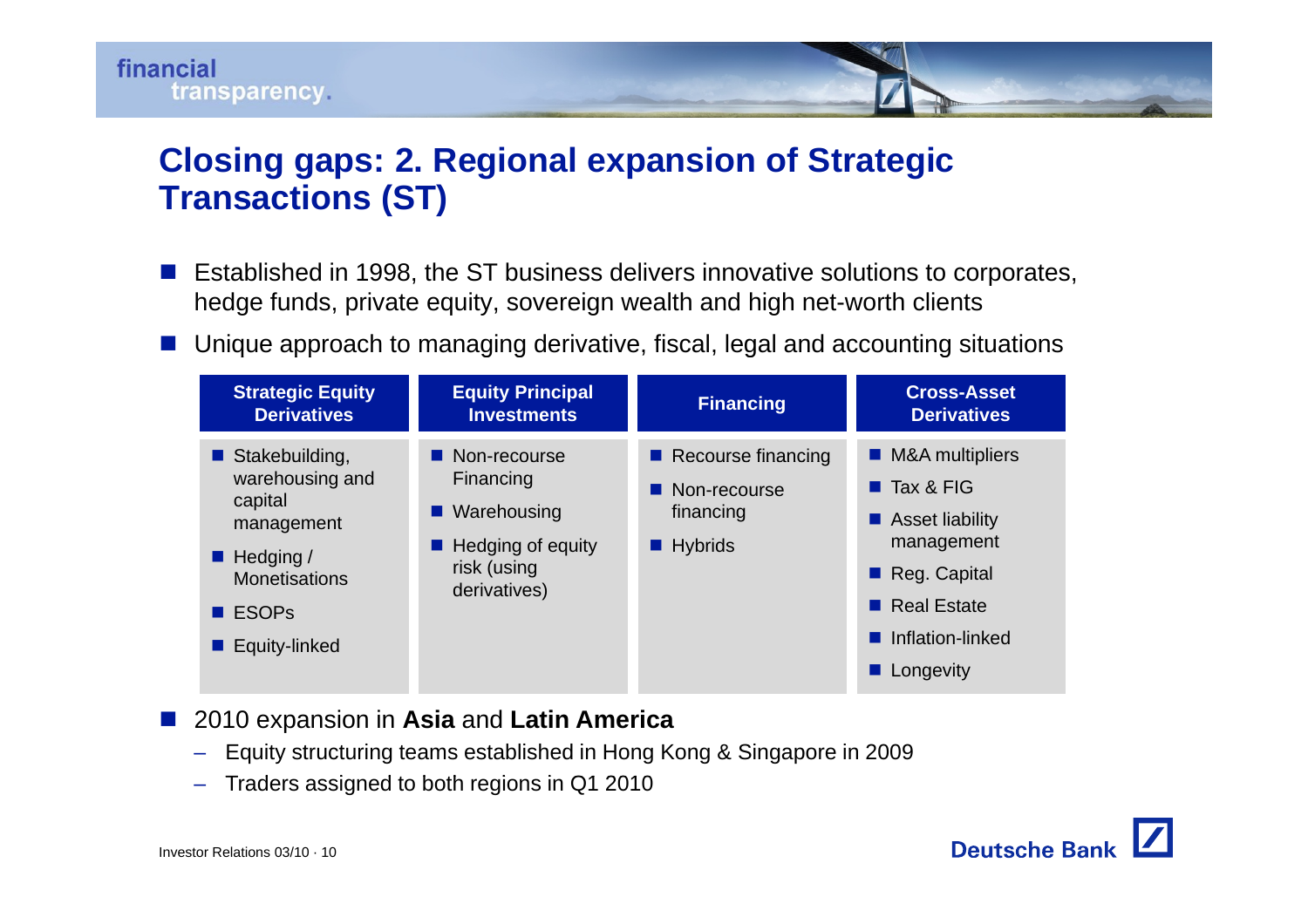# **Closing gaps: 3. Rapid growth o f**

# **clb-X** credentials

- П Origination, structuring, distribution and marketing of structured trading and investment products (certificates, warrants, notes)
- p. **20,000** self-directed investor flow trades per day
- П **EUR5,000** average ticket size
- П  $\blacksquare$  **>150,000** quote requests per day in Germany
- p. **>300,000** quote requests per day globally
- П **70,000** products in issue
- Certificates and warrants (#1 Germany, #3 in Switzerland, HK, **#4** in Singapore)



**Korea**

₩

**Turkey**

 $\overline{\mathbf{C}}$ 

- Π Trading commences in March 2010
- Π Call and put options on major shares and the KOSPI 200 Index
- **P** Private / retail investors account for over 60% of cash market turnover
- $\mathcal{L}_{\text{max}}$  Second-largest warrant market in 2009 with 21% of global warrant turnover
- Π Trading commences in March 2010
- Call and put options on major shares and the ISE-30 Index
- 7.5m target investors (total population of 71 m, 50% under 28)
- $\mathcal{L}_{\mathcal{A}}$ 1m current equity account holders
- $\sim$  Local investors account for > 75% of turnover in Cash and ISE30 Futures markets

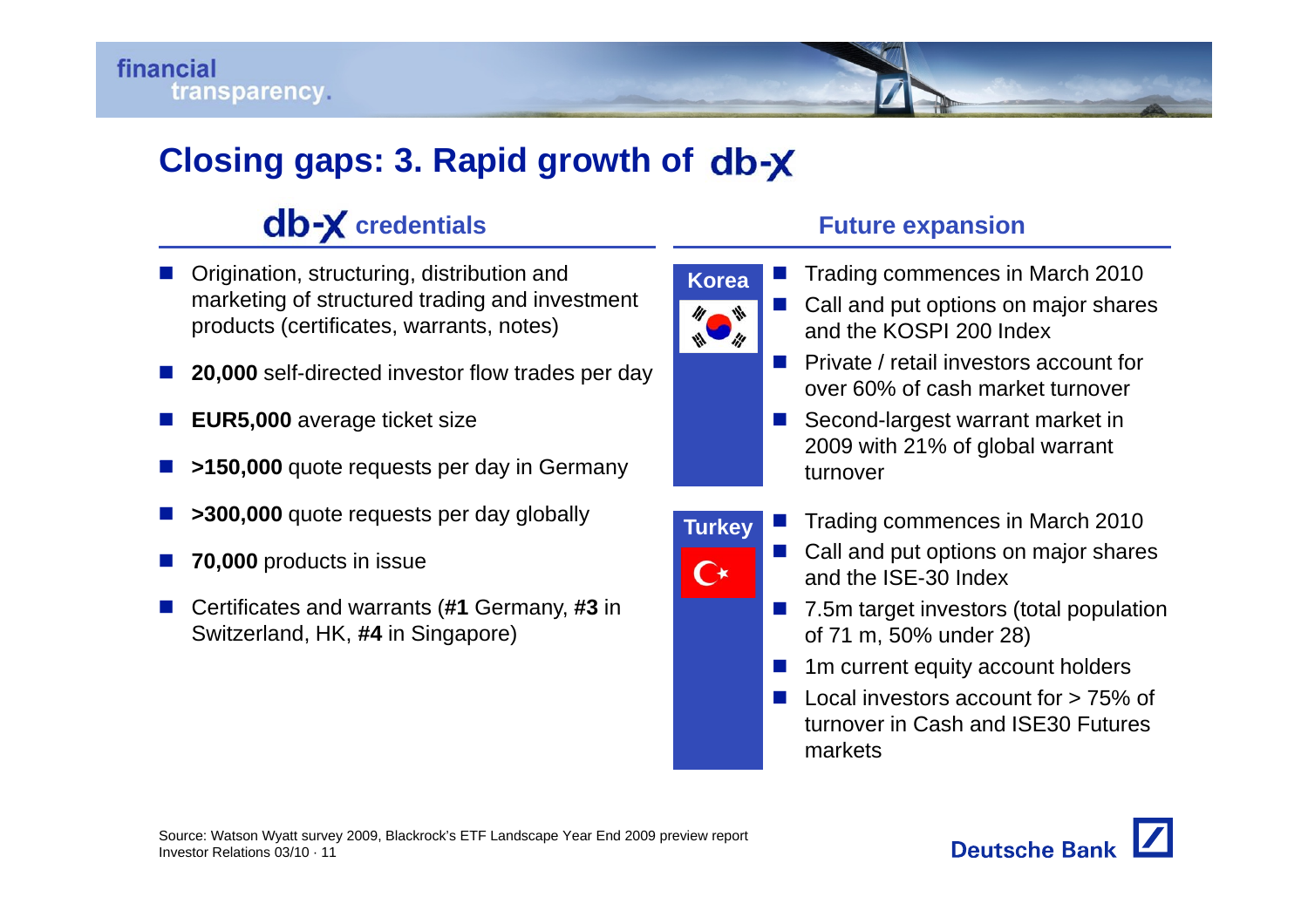#### **Exotics: The exotics business spans a wide range of products and customers**



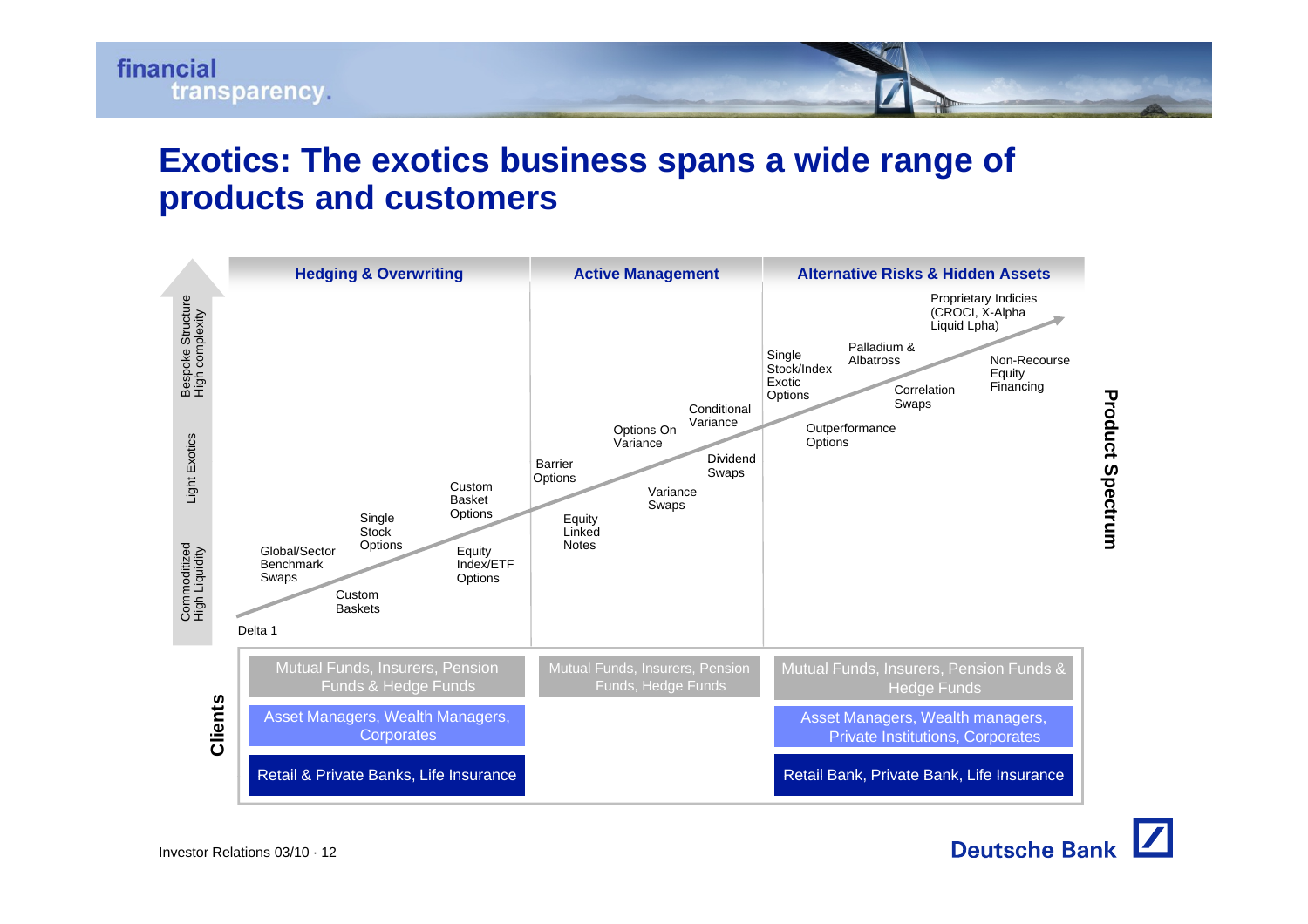#### **Exotics: In 2008 clients turned away from complexity and counterparty risk**

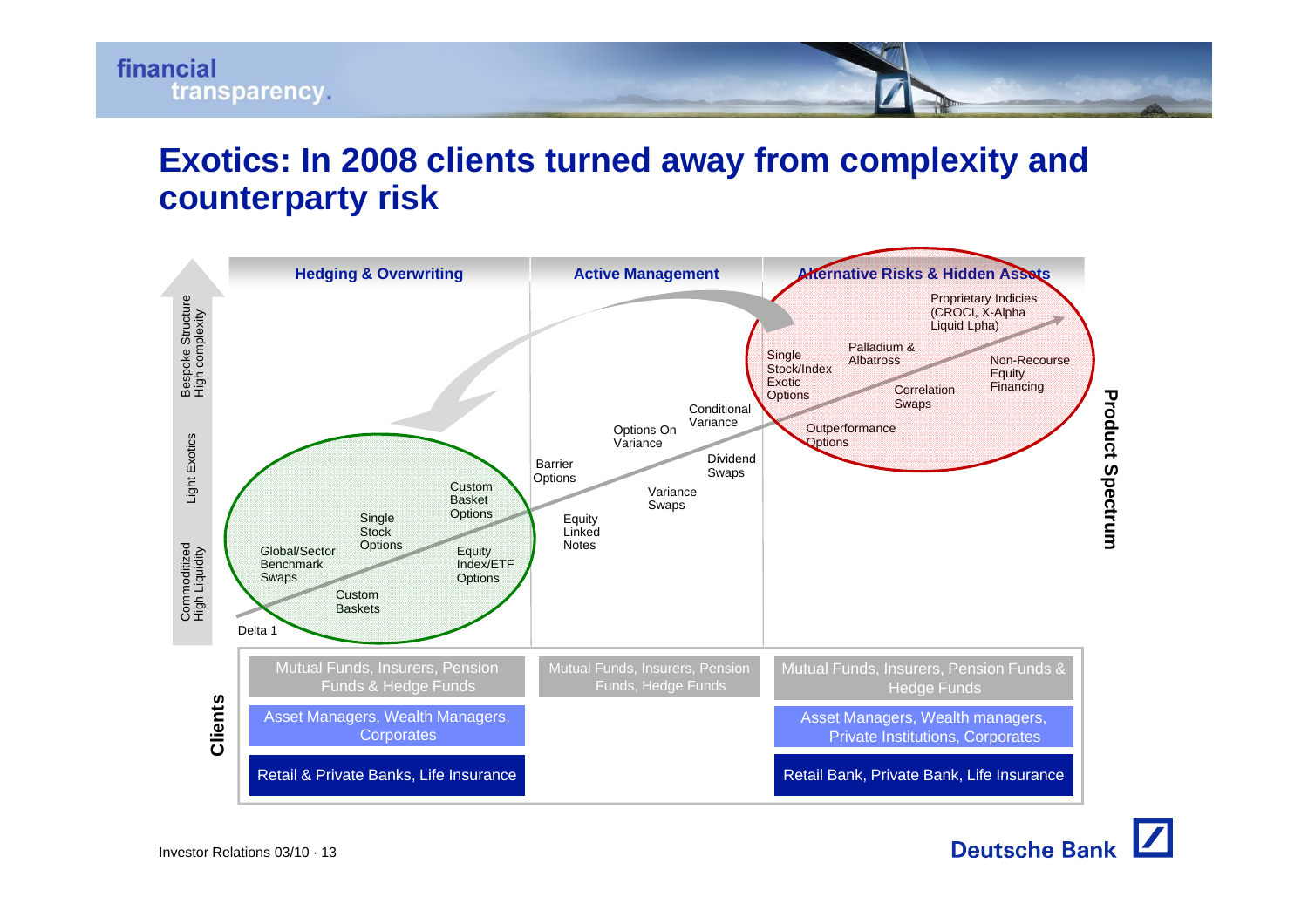#### **Exotics: We experienced a rapid recovery in 2009 with several noteable changes**

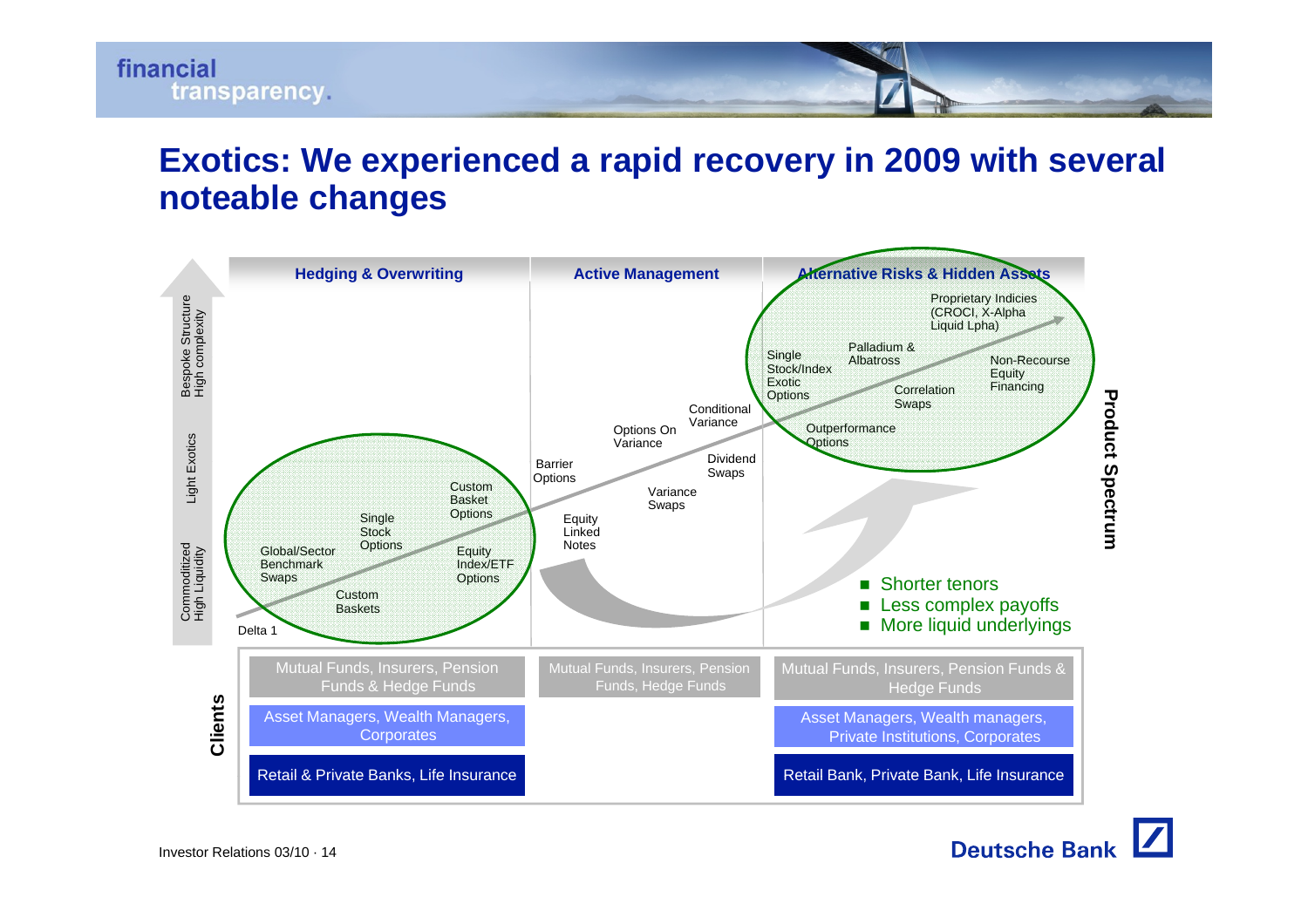# **Agenda**

|                | 1   Deutsche Bank overview      |
|----------------|---------------------------------|
|                | 2   Growth opportunities        |
|                |                                 |
| 3 <sup>°</sup> | <b>Challenges and mitigants</b> |

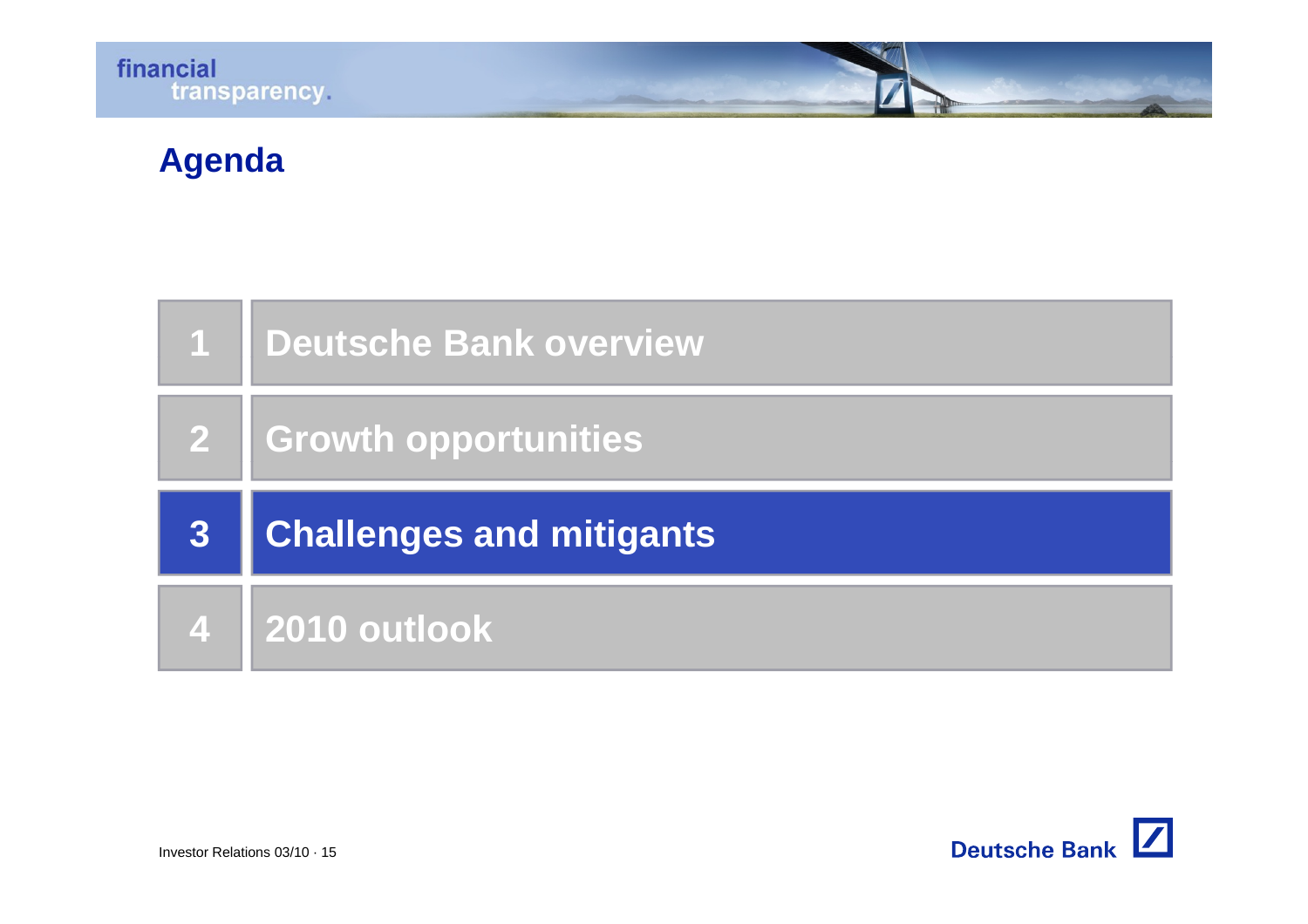#### **Challenges and mitigants: Margin compression**

**Challenge: Lower bid bid-offer spreads offer increased market share**



# **Mitigant: Increased volumes and**

- þ. Listed option volumes continue to grow in North America g (23.3% CAGR since 1973)
- **Tale**  We can anticipate a similar trend in Europe over the next 3-5 years as more OTC business migrates to exchanges

1973

1977

1981

1985

1989

1993

1997



2001

2005

2009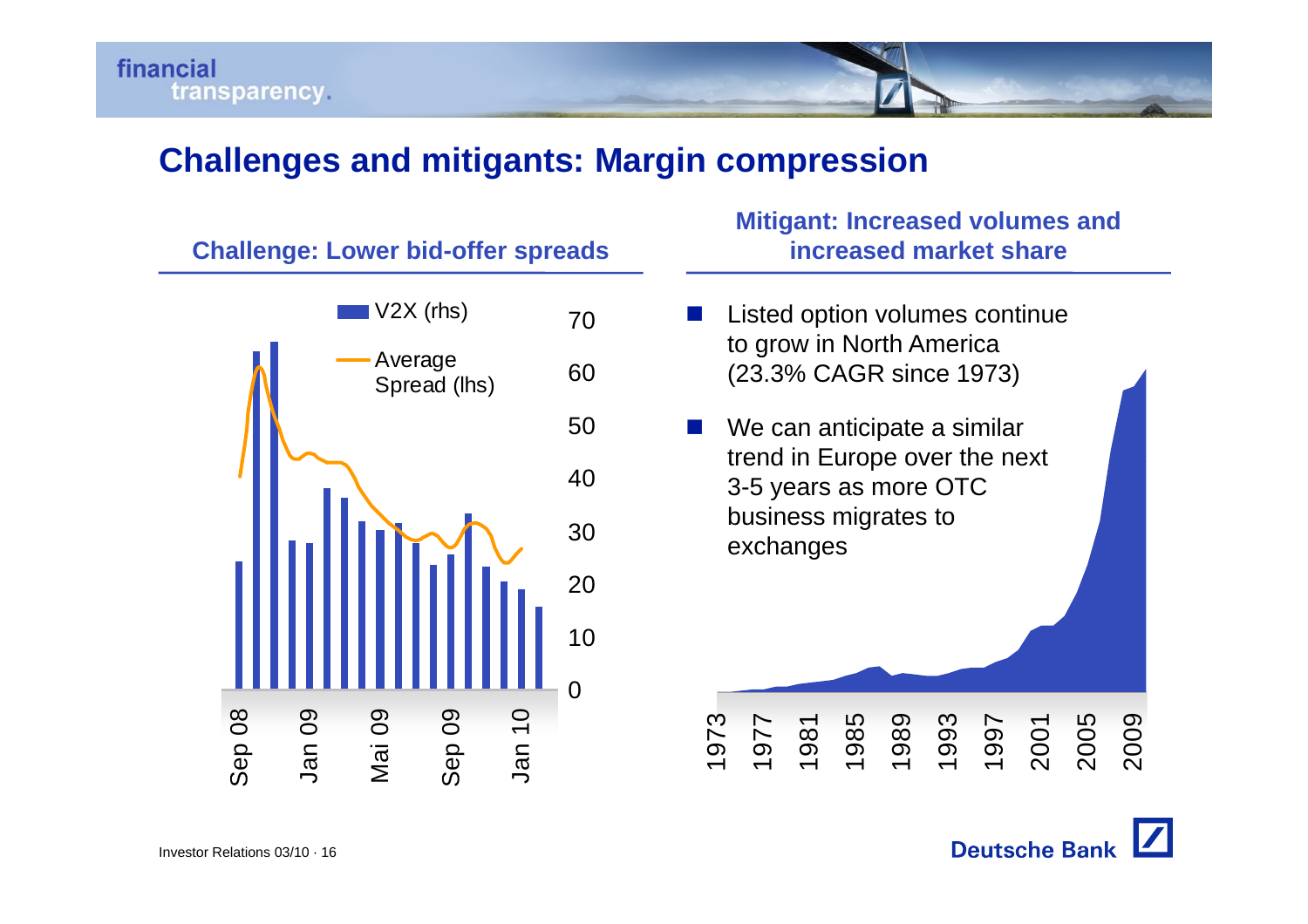

### **Challenges and mitigants: OTC regulatory reform**

#### **Challenge: Significant change in market structure**

- $\blacksquare$  Regulators have stated a clear desire to standardise OTC derivative contracts and clear through a central counterparty (CCP)
- Π Principal objective is to reduce systemic risk
- Π Creation of a central trade repository or CCP could have additional effects:
	- –Margin compression
	- Cost of adapting to a CCP model
	- – Changes in capital charges and fragmentation of collateral pool
	- Loss of anonymity due to the extension of supervisory oversight and the creation of a central repository for trade data
- Π Customer clearing of OTCs is now feasible for interest rate and credit derivative markets
- Π **Equity derivative and FX OTC markets will be the next focus**

#### **Mitigant: Continued discussions**

- Only 1% of the \$592 trillion OTC market is linked to equity
- П  $\blacksquare$  Industry surveys suggest that >55% of **current equity derivative notionals are clearing via CCPs; this will grow**
	- П The draft legislation being considered by the US Senate includes specific exemptions for Corporate end-users of derivatives not defined as "major swap participants"
- П fragmentation of collateral pools ■ Industry initiatives such as the re-drafting of ISDA Equity Definitions, Cashflow Matching and the creation of a Determinations Committee (similar to the model used in the Credit Markets) will bring increased levels of standardisation & electronic processing across the industry

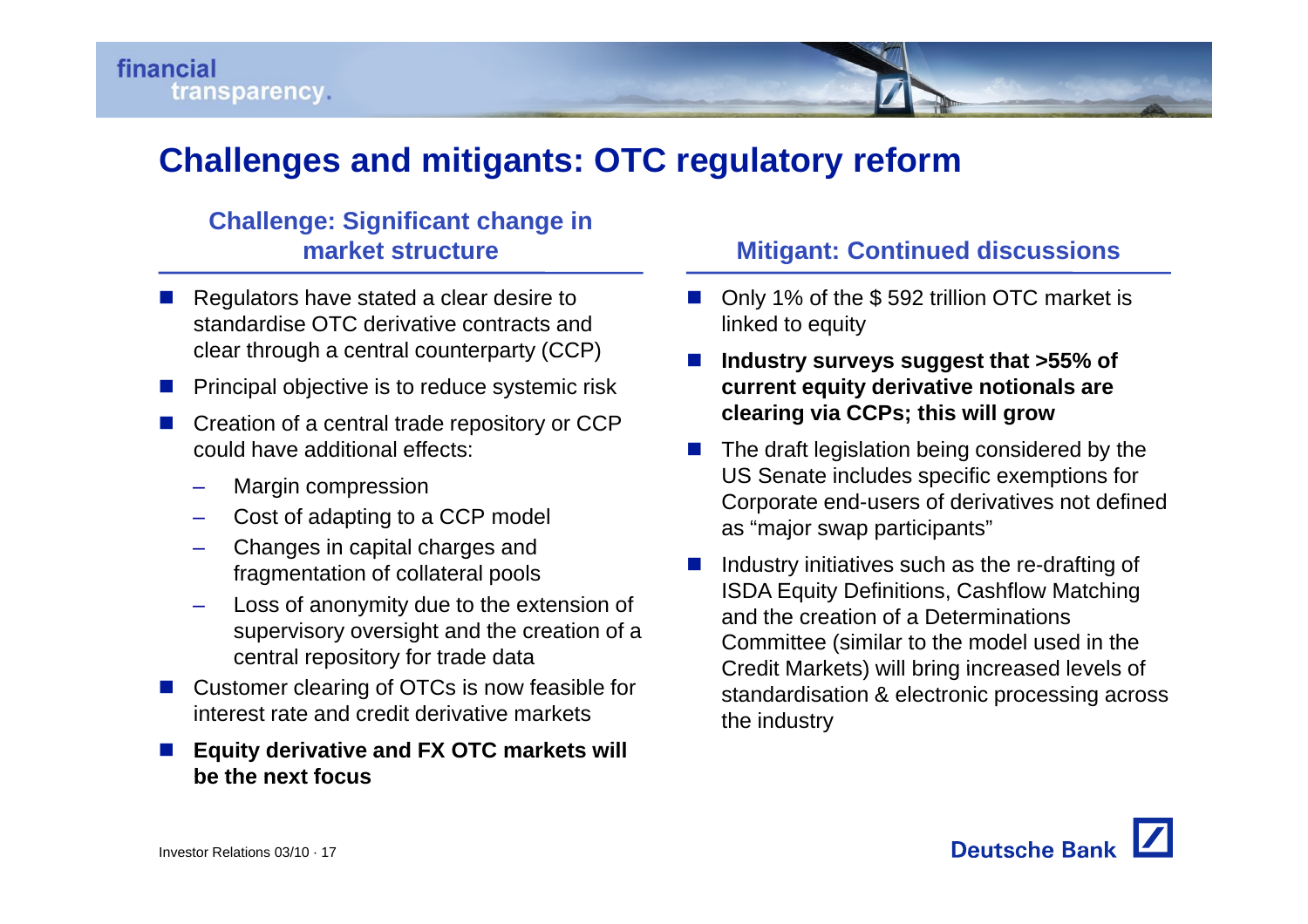#### **Challenges and mitigants: Macroeconomic risks**

#### **Challenge: Macroeconomic environment**

- Whilst not our core view we cannot ignore the possibility of another market downturnlevels in August 2008
- p. However systemic risk is vastly reduced
	- Dealers have materially de-risked and are maintaining long gamma positions
	- Clients have established systematic hedging programs
- A subsequent sell-off would be less severe

#### **Mitigant: Derisked platform**

- 60% reduction in balance sheet (nonderivative trading assets) from peak
- 75% reduction in VaR from peak levels in October 2008
- $\mathcal{L}^{\text{max}}$ ■ 56% reduction in RWA from peak levels in October 2008

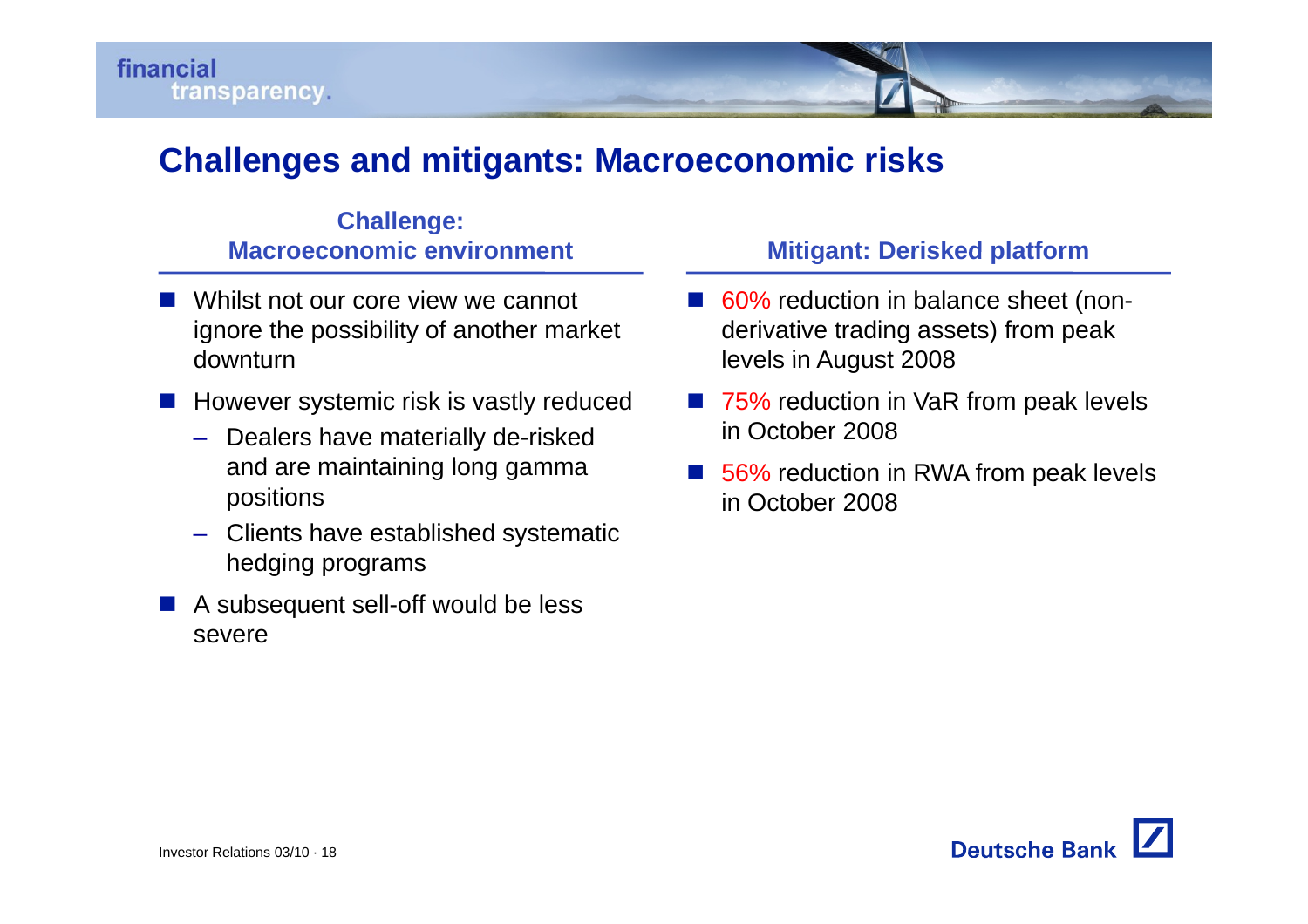# **Agenda**

|   | 1 Deutsche Bank overview        |
|---|---------------------------------|
|   | 2   Growth opportunities        |
| 3 | <b>Challenges and mitigants</b> |
|   | 2010 outlook                    |

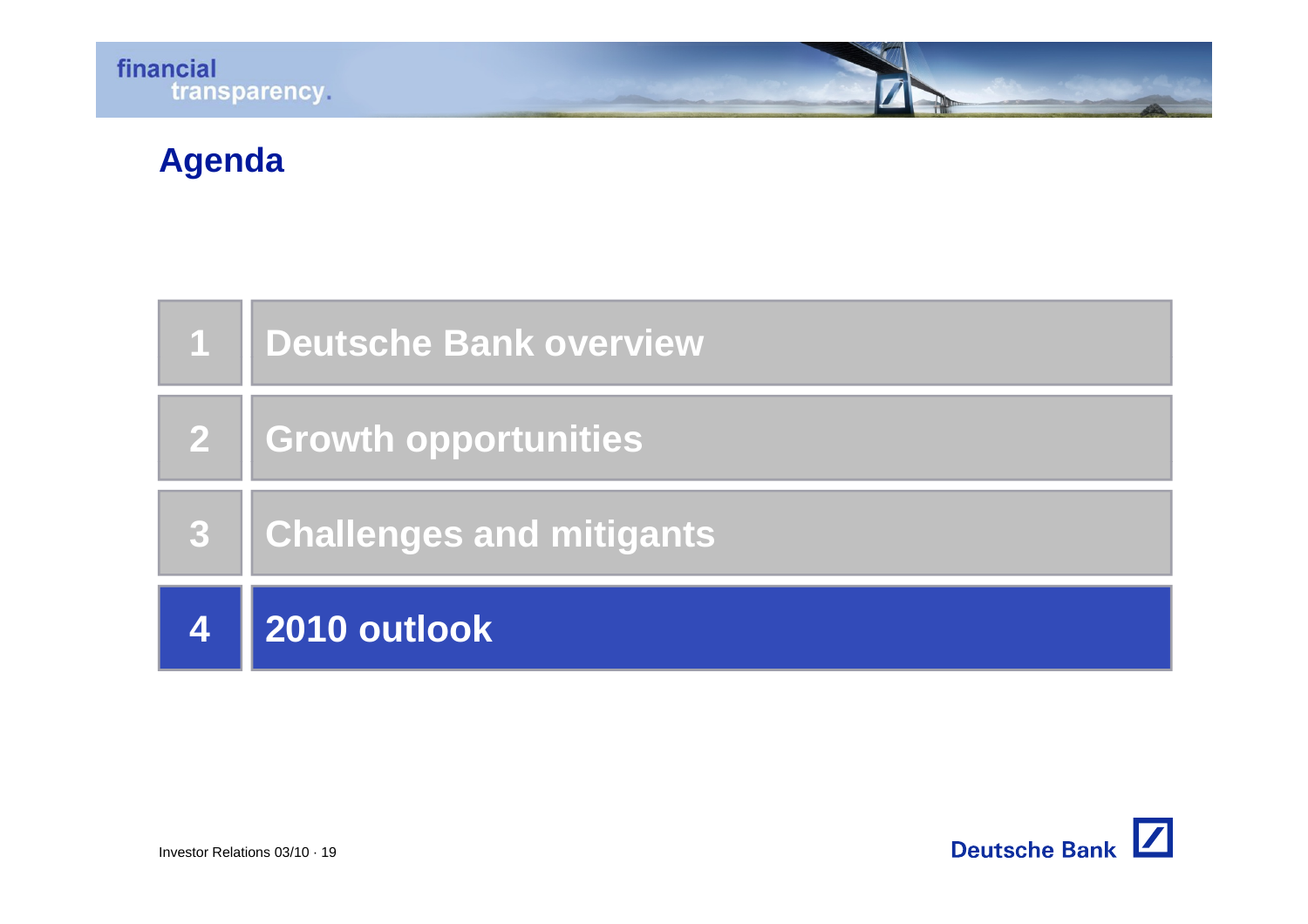

### **Looking forward: A diverse business that can adapt in changing environments**

Global Equity Derivatives revenues, 2010e

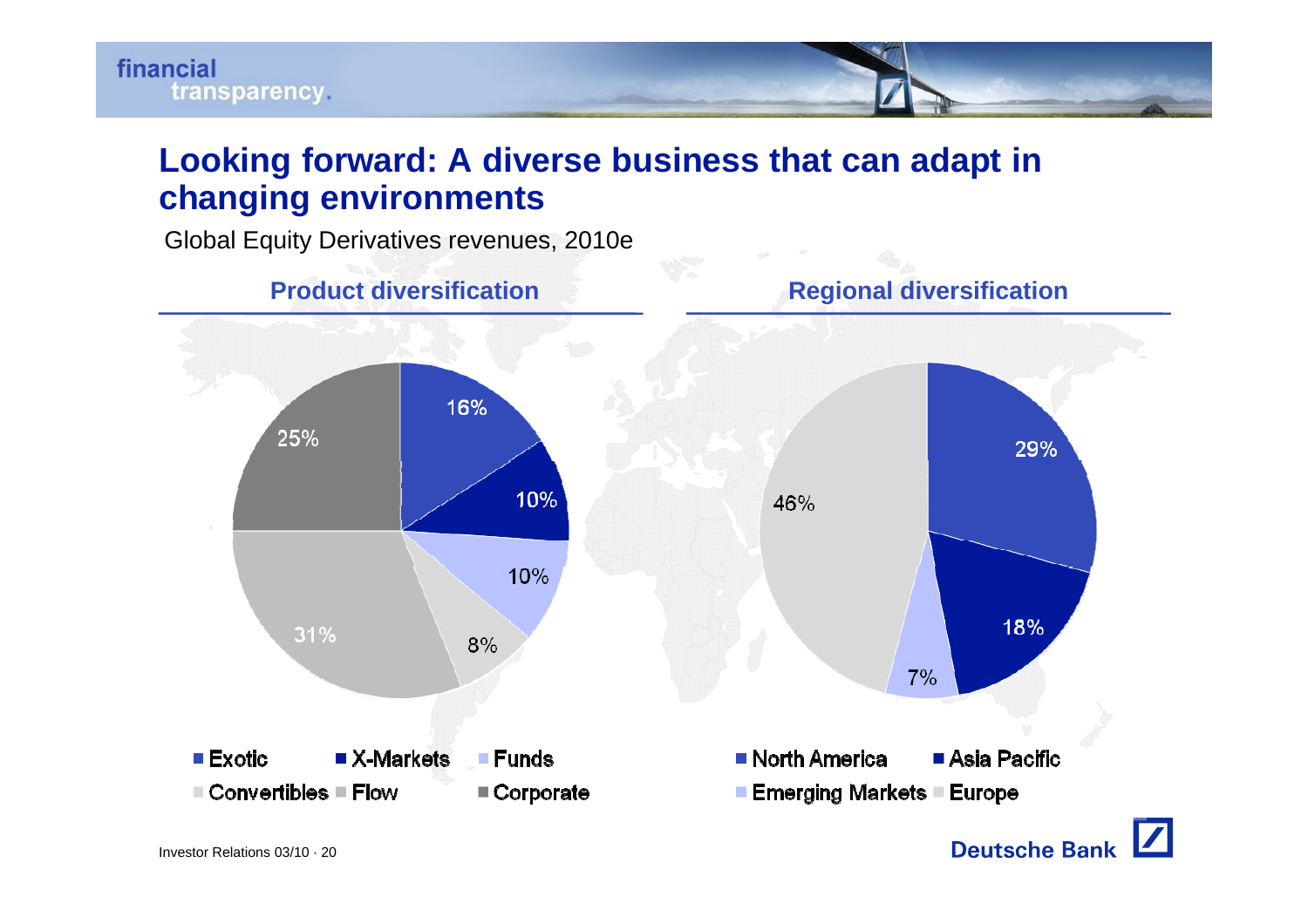### **Looking forward: 2010 growth prospects**



Global Equity Derivatives revenues, 2010e

Investor Relations 03/10 · 21

**Deutsche Bank**